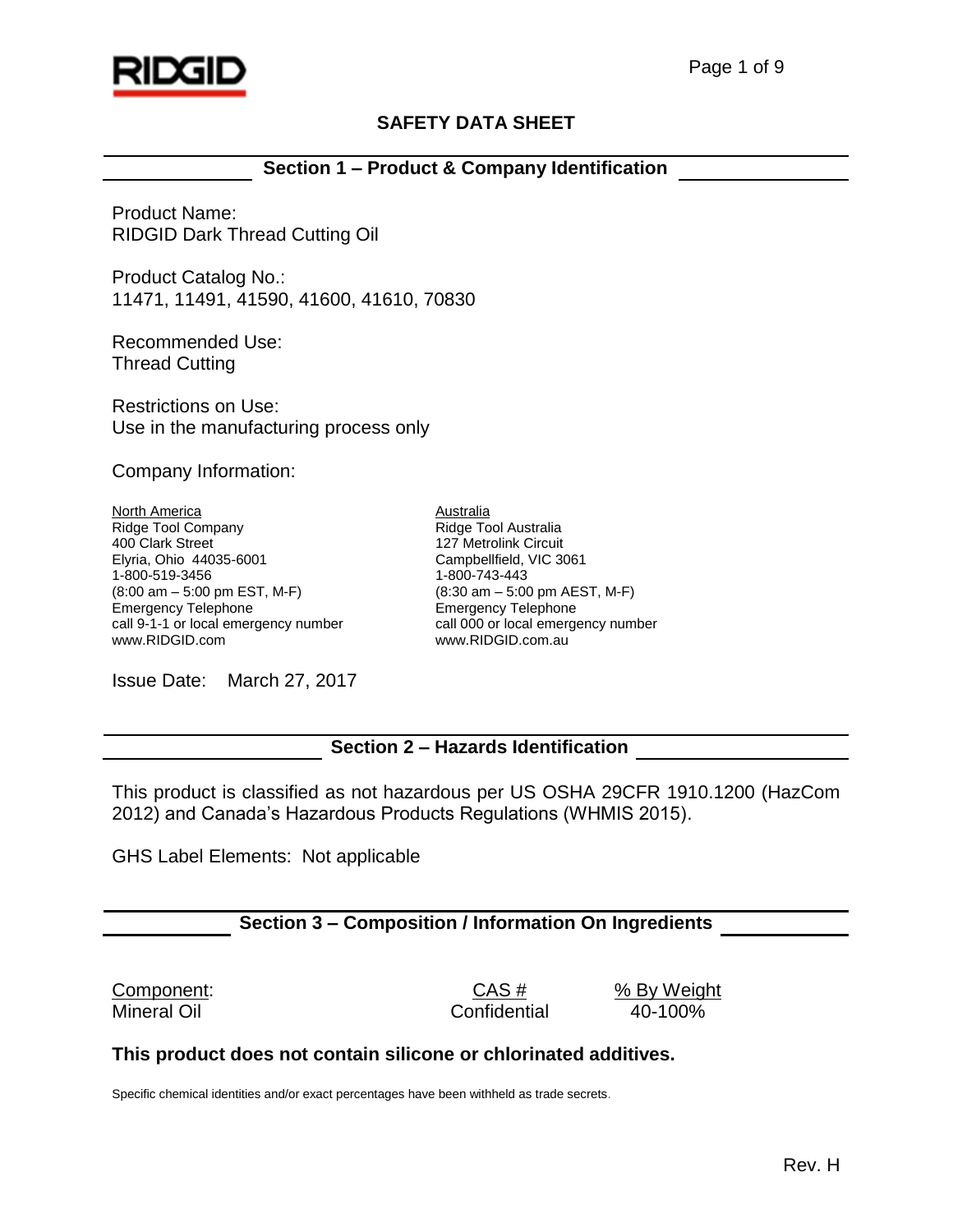

# **Section 4 – First Aid Measures**

INGESTION:

Rinse mouth thoroughly. Call a Poison Center or doctor if you feel unwell. Do NOT induce vomiting.

INHALATION:

Move to fresh air. Call a Poison Center or doctor if you feel unwell.

### SKIN CONTACT:

Remove contaminated/saturated clothing and shoes. Wash contact areas with soap and water. If skin irritation occurs: Get medical advice/attention.

#### EYE CONTACT:

Flush thoroughly with water. If irritation occurs, get medical assistance. Continue to rinse for at least 15 minutes.

# MOST IMPORTANT SYMPTOMS/EFFECTS, ACUTE AND DELAYED

Symptoms:

No data available.

# INDICATION OF IMMEDIATE MEDICAL ATTENTION AND SPECIAL TREATMENT NEEDED

Treatment:

Get medical attention as appropriate or if symptoms persist

**Section 5 – Fire Fighting Measures**

### GENERAL FIRE HAZARDS:

No unusual fire or explosion hazards noted.

### SUITABLE (AND UNSUITABLE) EXTINGUISHING MEDIA

Suitable extinguishing media:

No data available.

Unsuitable extinguishing media:

Do not use water jet as an extinguisher, as this will spread the fire.

### SPECIFIC HAZARDS ARISING FROM THE CHEMICAL:

Heat may cause the containers to pressurize and possibly rupture. During fire, gases hazardous to health may be formed.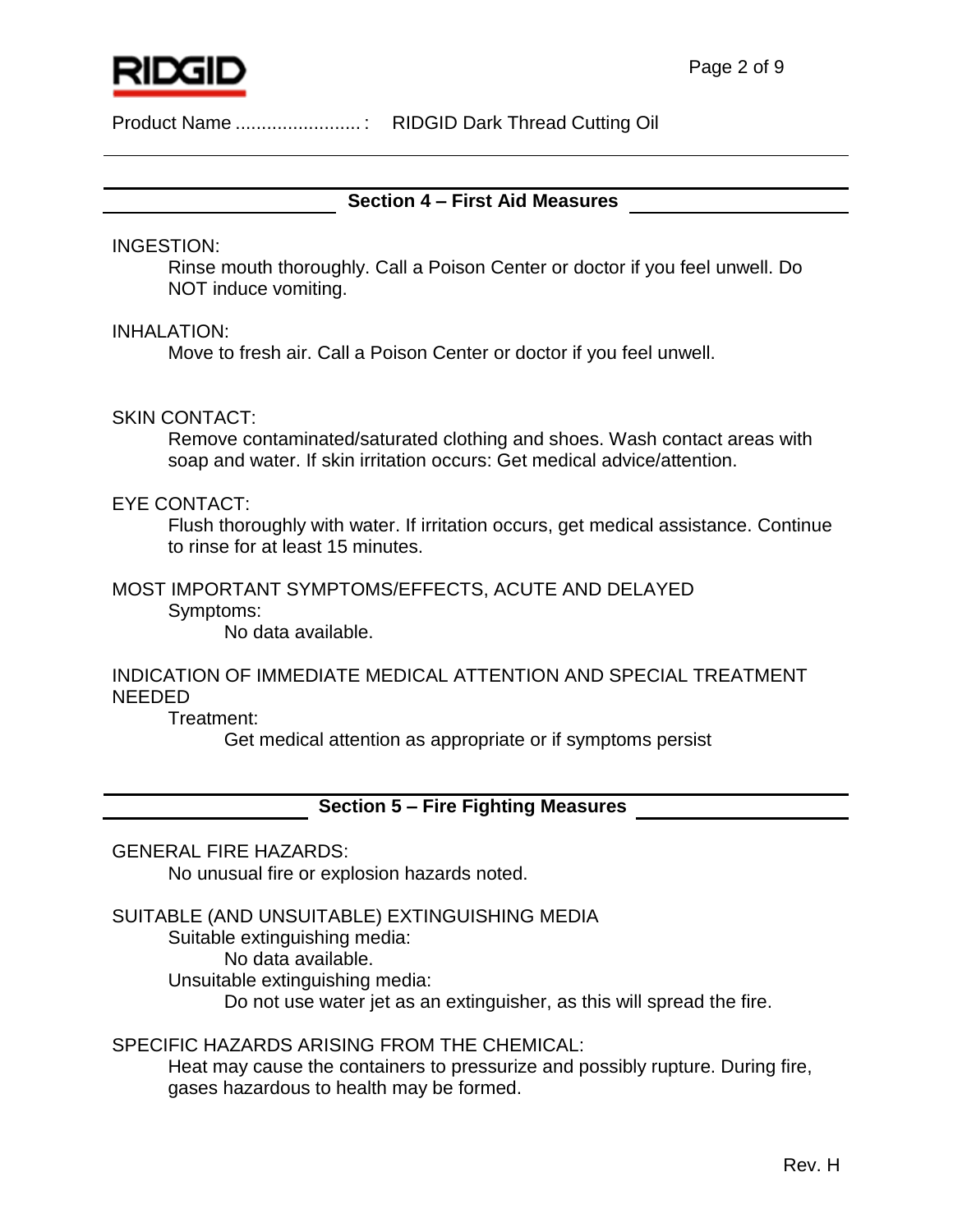

SPECIAL PROTECTIVE EQUIPMENT AND PRECAUTIONS FOR FIREFIGHTERS Special firefighting procedures:

No data available.

Special protective equipment for fire-fighters:

Firefighters must use standard protective equipment appropriate for Industrial fires.

# **Section 6 – Accidental Release Measures**

PERSONAL PRECAUTIONS, PROTECTIVE EQUIPMENT AND EMERGENCY PROCEDURES:

See Section 8 of the SDS for Personal Protective Equipment. Do not handle damaged containers or spilled material unless wearing appropriate protective clothing. Keep unauthorized personnel away. Ensure adequate ventilation.

# METHODS AND MATERIAL FOR CONTAINMENT AND CLEANING UP:

Absorb with sand or other inert absorbent. Stop the flow of material, if this is without risk.

# ENVIRONMENTAL PRECAUTIONS:

Avoid release to the environment. Do not contaminate water sources or sewer. Prevent further leakage or spillage if safe to do so and protect against releases into the environment. Remediate as appropriate.

# **Section 7 – Handling And Storage**

# PRECAUTIONS FOR SAFE HANDLING:

Observe good industrial hygiene practices. Wear appropriate personal protective equipment. Do not expose to intense heat as product may expand and pressurize container. End-users should follow industry best practices for handling and using this product. Guidance may be found using the current version of ASTM Standard E1497-05: Standard Practice for Selection and Safe Use of Water-Miscible and Straight Oil Metal Removal Fluids

# CONDITIONS FOR SAFE STORAGE, INCLUDING ANY INCOMPATIBILITIES:

Store in original tightly closed container. Avoid contact with oxidizing agents. Store away from incompatible materials.

SHELF LIFE:

720 days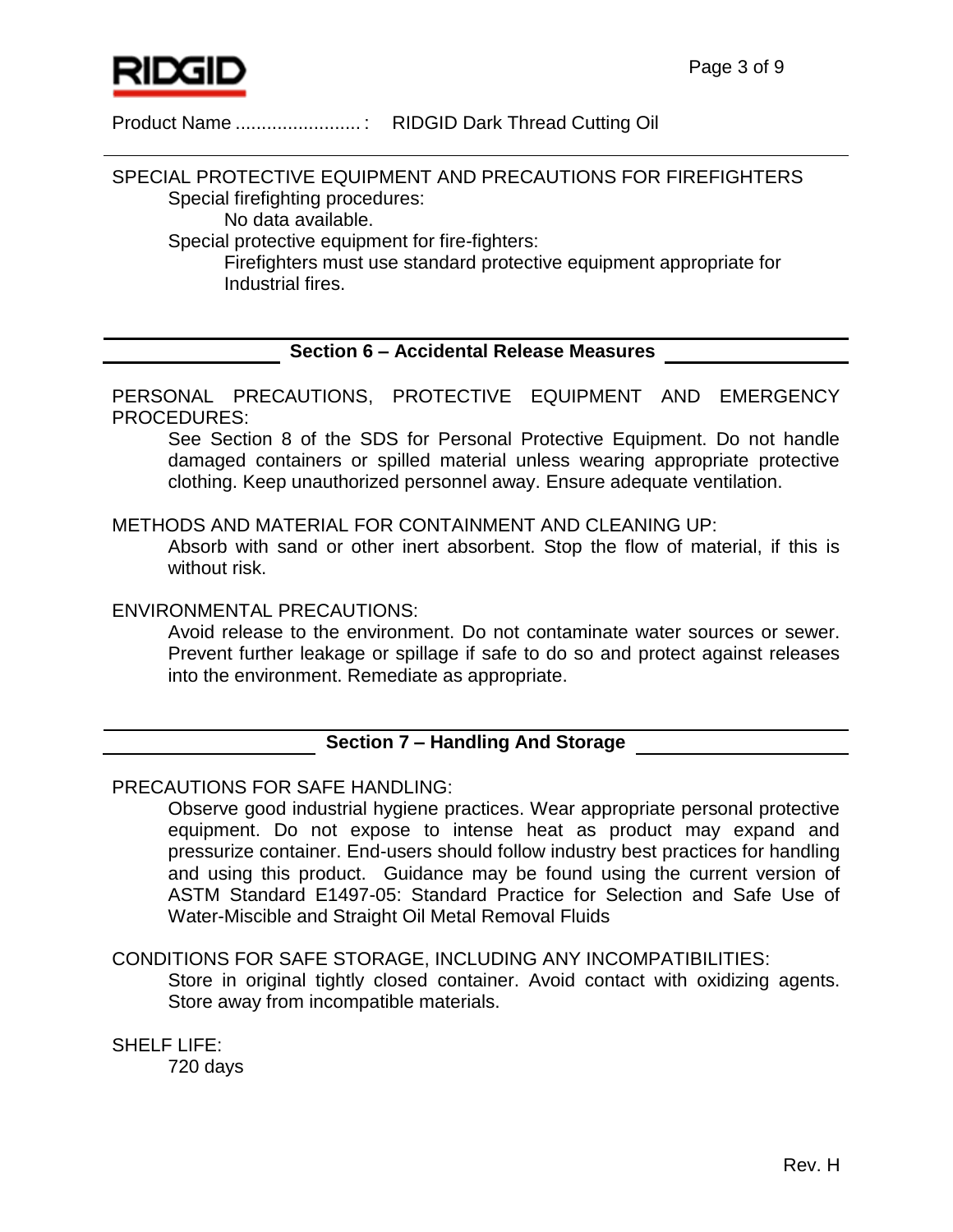

### **Section 8 – Exposure Controls / Personal Protection**

#### EXPOSURE LIMITS:

| Chemical name       | type | <b>Exposure Limit Values</b> | Source                                                               |
|---------------------|------|------------------------------|----------------------------------------------------------------------|
| Mineral oil - Mist. | PEL  | 5 mg/m <sup>3</sup>          | US. OSHA Table Z-1 Limits for Air<br>Contaminants (29 CFR 1910.1000) |
| Mineral oil - Mist. | STEL | 10 mg/m $3$                  | US. OSHA Table Z-1 Limits for Air<br>Contaminants (29 CFR 1910.1000) |

#### PROTECTIVE MEASURES:

Use personal protective equipment as required.

#### RESPIRATORY PROTECTION:

In case of inadequate ventilation use suitable respirator. Seek advice from supervisor on the company's respiratory protection standards.

#### EYE PROTECTION:

Wear safety glasses with side shields (or goggles).

#### SKIN AND BODY PROTECTION:

Wear protective clothing appropriate for the risk of exposure. Contact health and safety professional or manufacturer for specific information.

### HYGIENE MEASURES:

Always observe good personal hygiene measures, such as washing after handling the material and before eating, drinking, and/or smoking. Routinely wash work clothing to remove contaminants. Contaminated work clothing should not be allowed out of the workplace. Discard contaminated footwear that cannot be cleaned. Avoid contact with skin, eyes, and clothing.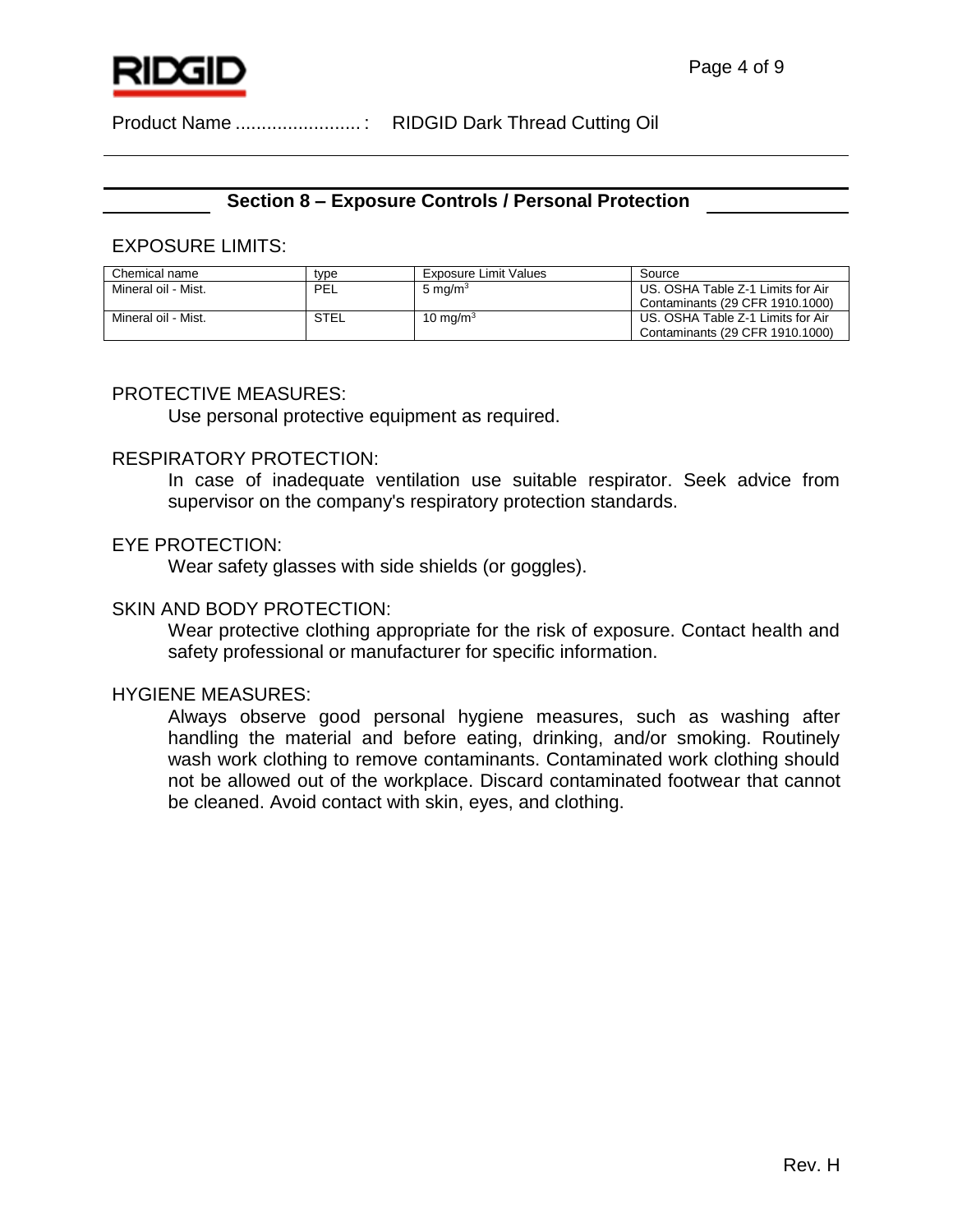

# **Section 9 – Physical And Chemical Properties**

Appearance Physical State Liquid Form No data available **Color** Black Odor Mild petroleum Odor Threshold **No data available** pH  $\blacksquare$ Melting point/freezing point No data available Initial boiling point and boiling range No data available Flash point 196 °C (385 °F) Evaporation rate **No assume that the COV** No data available Flammability (solid, gas) No data available Upper/lower limit on flammability or explosive limits Flammability limit - upper (%) No data available Flammability limit - lower  $(%)$  No data available Explosive limit – upper  $(\%)$  No data available Explosive limit – lower  $(\%)$  No data available Vapor pressure No data available Vapor density No data available Relative density 0.878 Solubility(ies) Solubility in water **Insoluble** Solubility (other) No data available Partition coefficient (n-octanol/water) No data available Auto-ignition temperature No data available Decomposition temperature No data available Viscosity and the same of the set of the 42.5 mm<sup>2</sup>/s (40 °C, measured) VOC 2 g/l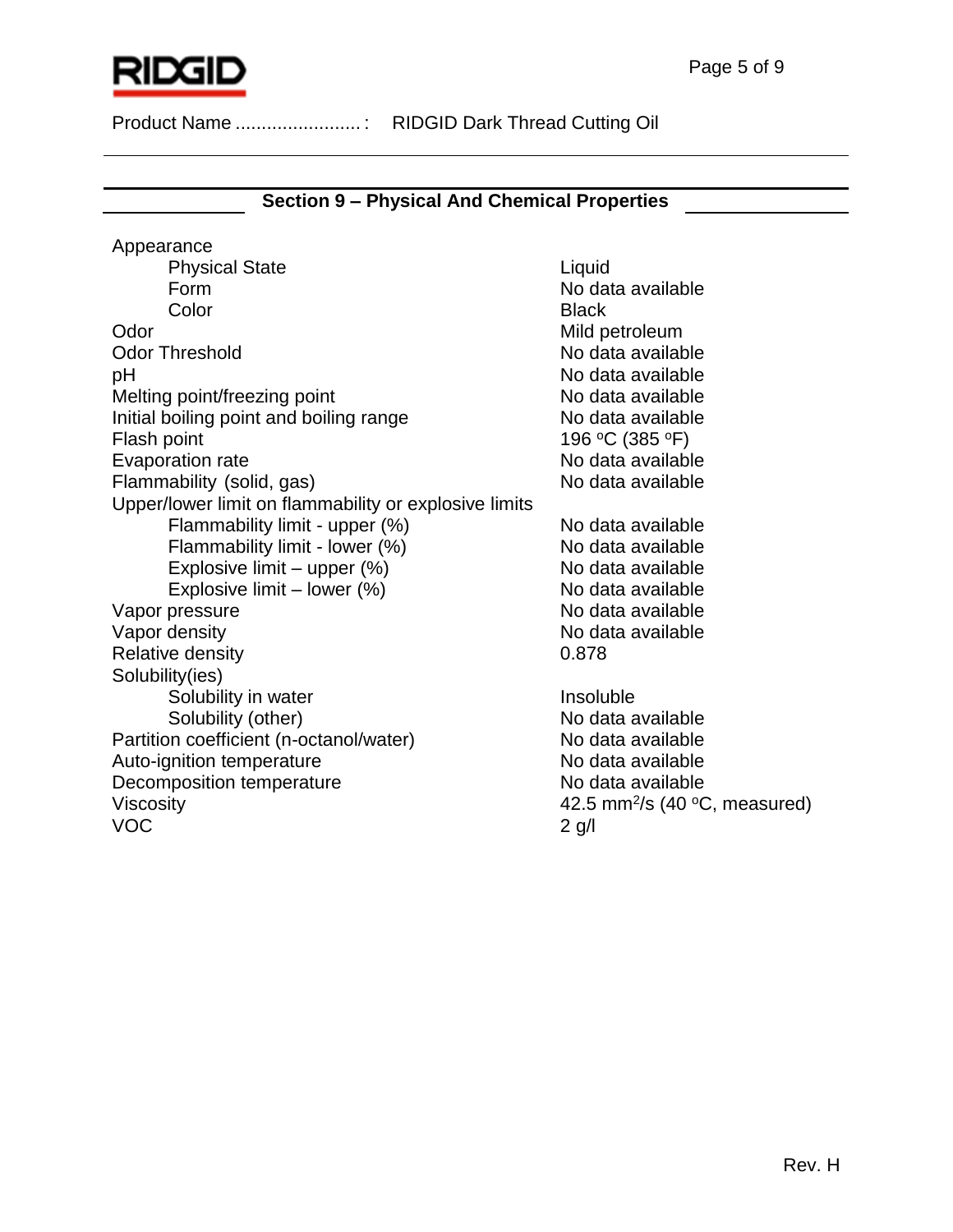

**Section 10 – Stability And Reactivity**

REACTIVITY: Not reactive during normal use.

CHEMICAL STABILITY: No data available.

POSSIBILITY OF HAZARDOUS REACTIONS: None under normal conditions.

CONDITIONS TO AVOID: Avoid heat or contamination.

INCOMPATIBLE MATERIALS: No data available.

# HAZARDOUS DECOMPOSITION PRODUCTS:

Thermal decomposition or combustion may liberate carbon oxides and other toxic gases or vapors.

# **Section 11 – Toxicological Information**

# INFORMATION ON LIKELY ROUTES OF EXPOSURE

Ingestion:

May be ingested by accident. Ingestion may cause irritation and malaise. Inhalation:

Inhalation is the primary route of exposure. In high concentrations, vapors, fumes or mists may irritate nose, throat and mucus membranes.

Skin Contact:

Prolonged skin contact may cause redness and irritation.

Eye contact:

Eye contact is possible and should be avoided.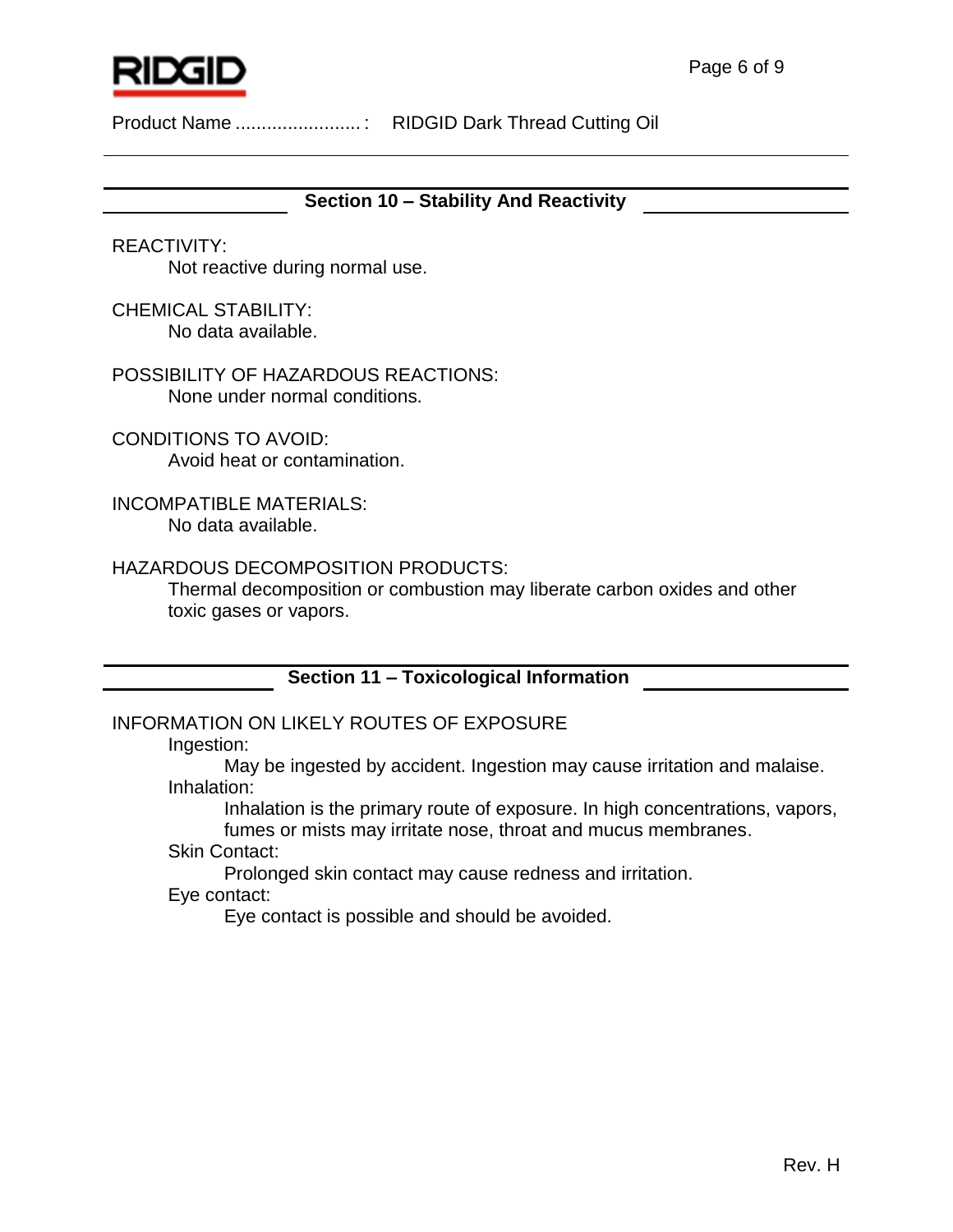

INFORMATION ON TOXICOLOGICAL EFFECTS Acute toxicity Oral Product: ATEmix (): 2000 - 5000 mg/kg Dermal Product: ATEmix (): 2000 - 5000 mg/kg Inhalation Product: ATEmix (,  $4h$ ):  $>$  5000 mg/l dusts, mists and fumes Repeated dose toxicity Product: No data available. Skin Corrosion/Irritation Product: No data available. Serious Eye Damage/Eye Irritation Product: No data available. Respiratory or Skin Sensitization Product: No data available. Carcinogenicity Product: No data available. IARC Monographs on the Evaluation of Carcinogenic Risks to Humans: No carcinogenic components identified US. National Toxicology Program (NTP) Report on Carcinogens: No carcinogenic components identified US. OSHA Specifically Regulated Substances (29 CFR 1910.1001-1050): No carcinogenic components identified Germ Cell Mutagenicity In vitro Product: No data available. In vivo Product: No data available. Reproductive toxicity Product: No data available. Specific Target Organ Toxicity - Single Exposure Product: No data available. Specific Target Organ Toxicity - Repeated Exposure Product: No data available. Aspiration Hazard Product: No data available. Other effects: No data available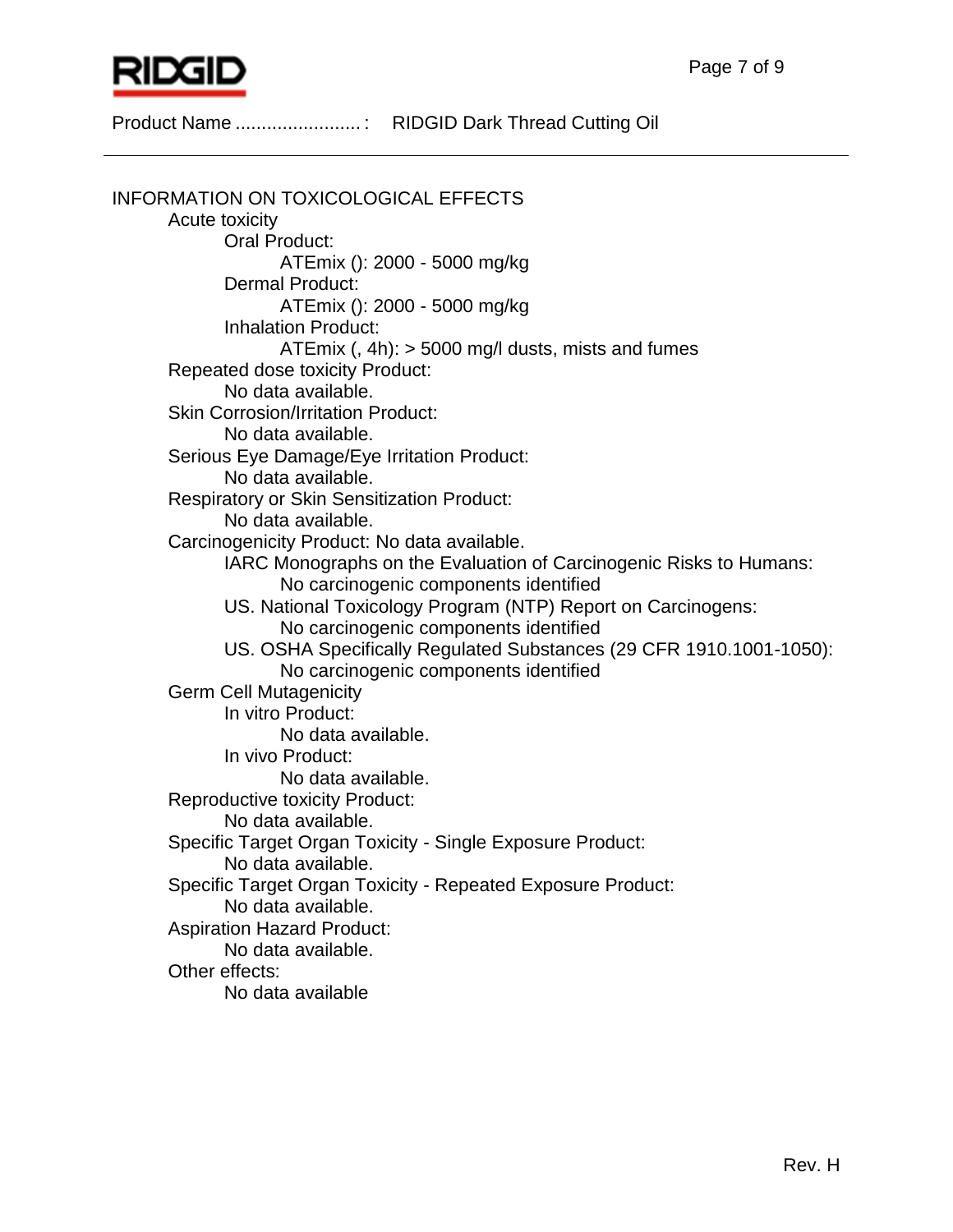

# **Section 12 – Ecological Information**

### GENERAL INFORMATION:

This product has not been evaluated for ecological toxicity or other environmental effects.

# **Section 13 – Disposal Consideration**

# DISPOSAL INSTRUCTIONS:

Discharge, treatment, or disposal may be subject to national, state, or local laws. Dispose of waste at an appropriate treatment and disposal facility in accordance with applicable laws and regulations, and product characteristics at time of disposal. It is the responsibility of the product user or owner to determine at the time of disposal, which waste regulations must be applied.

### CONTAMINATED PACKAGING:

Empty containers should be taken to an approved waste handling site for recycling or disposal.

# **Section 14 – Transportation Information**

This material is not subject to transport regulations.

# **Section 15 – Regulatory Information**

#### US FEDERAL REGULATIONS

US. OSHA Specifically Regulated Substances (29 CFR 1910.1001-1050) None present or none present in regulated quantities.

Superfund Amendments and Reauthorization Act of 1986 (SARA) Hazard categories - None SARA 313 (TRI Reporting) None present or none present in regulated quantities.

US STATE REGULATIONS

US. California Proposition 65

No component is regulated by CA Prop 65.